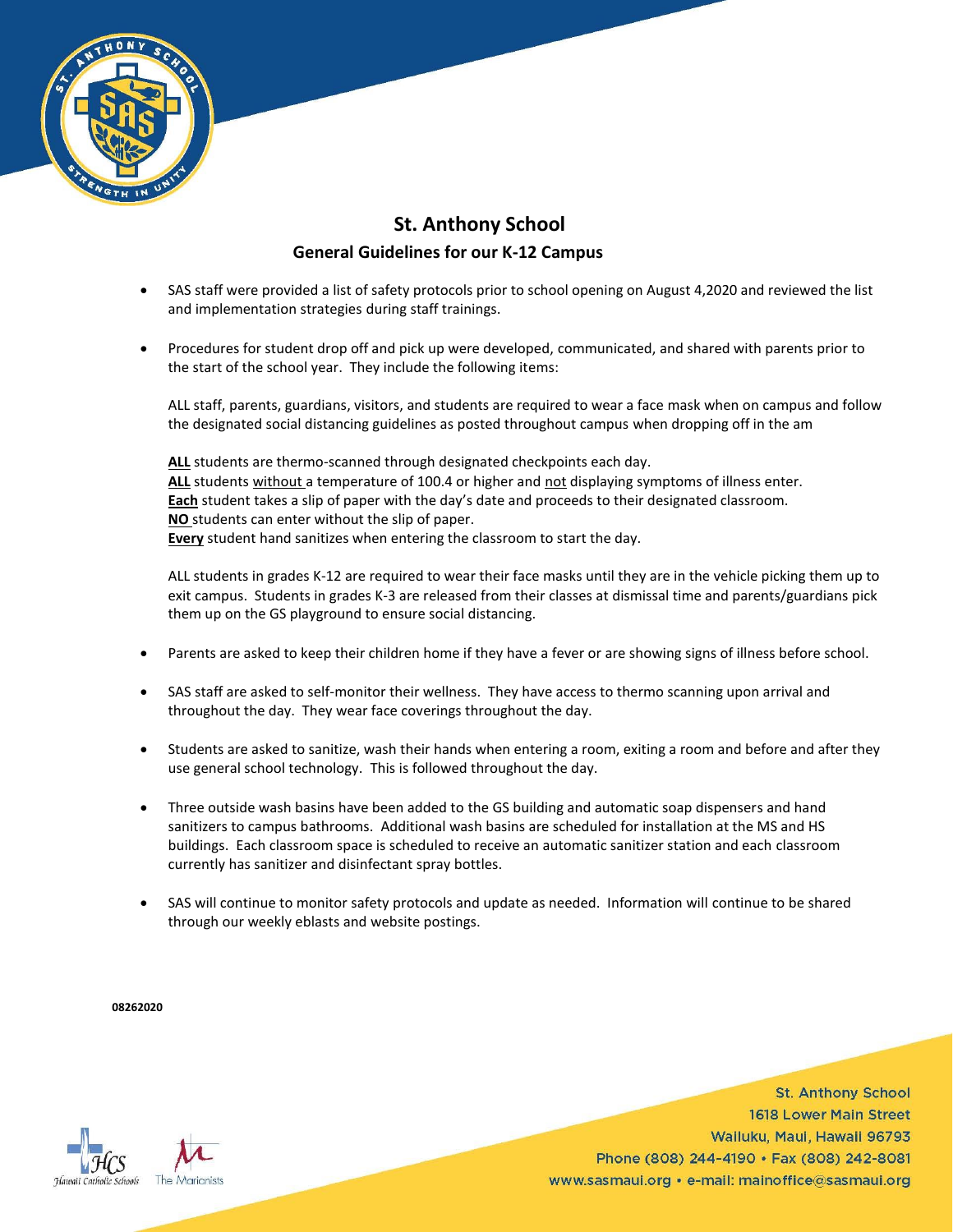

## **SAS Protocols for Covid-19 Monitoring and Reporting**

- The Diocese of Honolulu provided all Catholic schools with guidance in relation to Covid-19 "return to school" planning and the process for communication with the Department of Health, the Diocese, our Faculty and Staff and our SAS parents if a confirmed case is identified. (See steps listed below)
- The SAS drop-off procedures in the morning include wearing of masks, thermo-scanning, observation of general physical health conditions, and cleaning of hands when entering the classroom.
- If a student registers a fever, they will be directed to a designated "isolation area" room to provide a safe, clean, and respectful place of privacy. For our K-8<sup>th</sup> grade students, that is through the Flex Center main doors which are right behind the scanning station. For our 9-12<sup>th</sup> grade students, that is located directly next to the Main Office scanning station.
- If a student is directed to the isolation area, they will be rescanned after all student scanning has been completed. They will be asked how they are feeling overall and parent will be called to pick up their child.
- If staff recognize that a student is not feeling well or if the student states the same during the school day, the office is notified, the student is then taken into the office for isolation. The student is thermo-scanned, asked about their overall symptoms and the parent /guardian will be called and notified to pick up their child. Students may become ill for various reasons during the course of a school day and we want them to be able to stay in school, however, we need to be conservative and cautious and humbly ask parents to pick up their child and provide the school with an update on their child's health status.

## **WHAT TO DO IF A PERSON AT SCHOOL HAS BEEN IDENTIFIED AS HAVING COVID-19:**

- By law, a positive COVID-19 test will trigger the physician/lab to inform the Hawaii Department of Health.
- Hawaii Department of Health (HDOH) investigation starts 24-48 hours after they receive a confirmed case.
- Schools are notified if the HDOH determines a person with COVID-19 (case) was at school while infectious.
- If the school learns of a confirmed case of COVID-19 and has not been contacted by HDOH, school will call HDOH and the Diocese of Honolulu.
- School is required by law to ensure the identified person's (case) identity remans confidential.
- School will work with both the HDOH and the Diocese of Honolulu and follow all required steps. This includes proper cleaning and disinfection of impacted areas.
- HDOH will call identified "close contacts" to inform them of exposure, provide them with required steps.
- Persons not identified as "close contacts" do not need to be in quarantine and may attend school.
- Each case is different and may require additional information/communication based on details of the case
- Close contacts who develop symptoms of COVID-19 should contact their health care provider and inform them of exposure to an infected person.
- Any person who develops symptoms should stay home and call their health care provider.
- School-wide closure may not be necessary. School will work with the HDOH to determine this and if the school remains open, persons not identified as close contacts may return to school.

**08262020**



**St. Anthony School** 1618 Lower Main Street Wailuku, Maui, Hawaii 96793 Phone (808) 244-4190 · Fax (808) 242-8081 www.sasmaui.org • e-mail: mainoffice@sasmaui.org